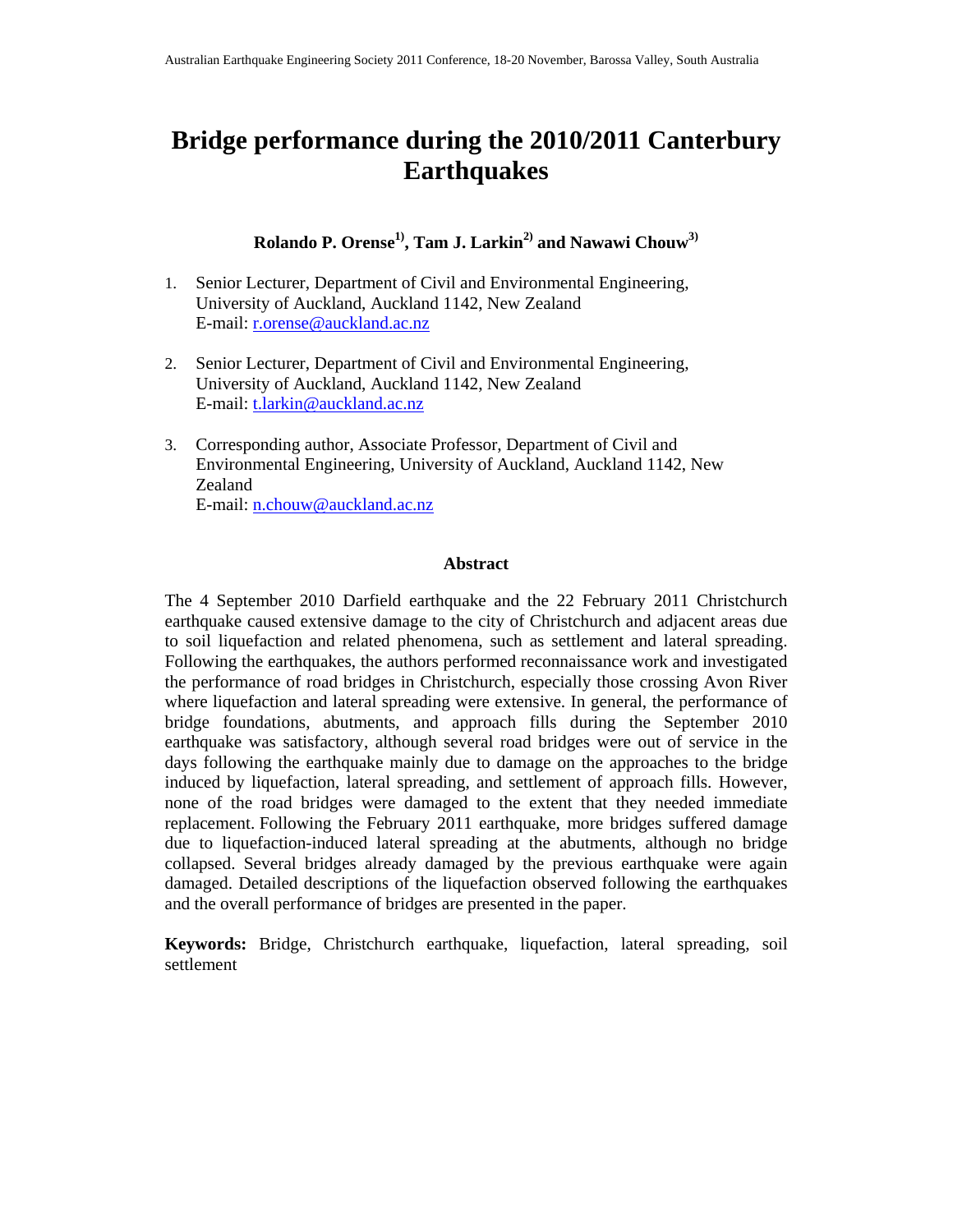#### **1. INTRODUCTION**

On 4 September 2010, a magnitude 7.1 earthquake struck the Canterbury region on the South Island of New Zealand. The epicentre of the earthquake was located near the Darfield area, about 40 km west of the central business district (CBD) of the city of Christchurch and at a depth of about 10 km. Almost six months later, on 22 February 2011, the region was hit again by a magnitude 6.3 earthquake with epicentre located near Lyttelton, only 6 km to the southeast of the Christchurch CBD and at a depth of 5 km. In spite of its smaller magnitude, the second earthquake resulted in more damage to pipeline networks, transport facilities, residential houses/properties and multi-story buildings in the CBD than the 2010 event mainly because of the short distance to the city and the shallower focal depth. It is extremely rare to have the opportunity to learn how the same ground and infrastructure responded to two significant near-source earthquakes having different intensities of shaking.

In this paper, an overview of the occurrence and impact of liquefaction and lateral spreading on the affected areas is presented, with emphasis on the performance of road bridges. Lessons learned from these earthquakes are then discussed.

#### **2. STRONG MOTION RECORDS**

The 2010 Darfield earthquake was caused by a rupture of a previously unrecognized strike-slip fault, now well-known as the Greendale fault. During the earthquake, a series of strong motion accelerographs was triggered and motions recorded at several stations. Based on the GeoNet strong motion FTP site, the maximum recorded acceleration was in the order of 0.95g near the earthquake epicentre (GeoNet, 2010). However, no serious damage was reported in the area. In the city of Christchurch, the recorded peak ground accelerations (PGA) were in the order of 0.15g - 0.30g, as shown in Table 1. Figure 1a shows a typical acceleration record obtained during the 2010 earthquake. It is observed that the duration of significant shaking at Christchurch Hospital (CHHC), located at the southwest edge of the CBD, is in the order of about 25 sec.



Figure 1. Acceleration time histories recorded at Christchurch Hospital during the (a) 2010 Darfield Earthquake; and (b) the 2011 Christchurch Earthquake (data from GeoNet strong motion FTP website). Note:  $1g = 980$  Gal.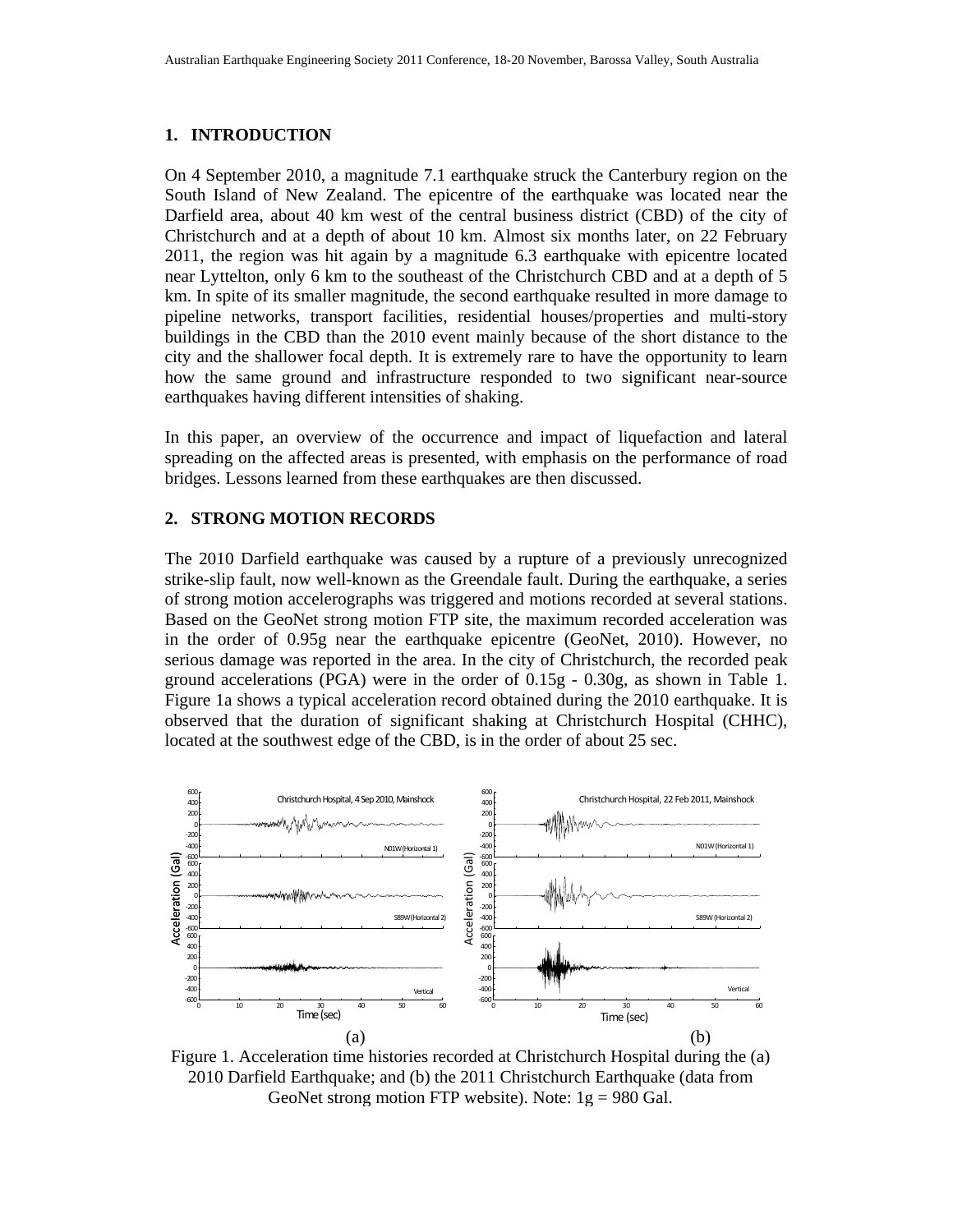The 2011 Christchurch Earthquake has an epicentre located on an unmapped fault which is different from the Greendale Fault. Yet, it is considered as an aftershock because it was caused by a fault rupture within the zone of aftershocks that followed the September 2010 main shock (NHRP, 2011). The ground accelerations experienced in the CBD as a result of the 2011 earthquake were 3-4 times greater than during 2010 event (see Table 1); in the eastern suburbs, they were about 5 times greater. A feature of this earthquake was the very strong vertical component of PGA, which in general was greater than the horizontal components. Figure 1b illustrates the time histories of ground acceleration recorded at Christchurch Hospital on 22 February 2011. Because of the shorter distance to the epicentre, the acceleration records in this earthquake have higher frequency and shorter duration time as well as larger amplitude in comparison with the ones recorded in 4 September 2010.

Table 1: Comparison of peak ground accelerations recorded at strong motions sites near the city during the 2010 Darfield Earthquake and 2011 Christchurch Earthquake. Data were from GeoNet Strong Motion FTP site. The unit of acceleration is  $g(1 g =$ 9.80 m/s<sup>2</sup>)

| Seismic<br>stations | Site Name                        | 2010 Darfield Earthquake |      |         |         |            | 2011 Christchurch Earthquake |      |         |         |            |
|---------------------|----------------------------------|--------------------------|------|---------|---------|------------|------------------------------|------|---------|---------|------------|
|                     |                                  | Ep.<br>Dist.<br>(km)     | Vert | $Hor-1$ | $Hor-2$ | Max<br>Hor | Ep.<br>Dist.<br>(km)         | Vert | $Hor-1$ | $Hor-2$ | Max<br>Hor |
| <b>HVSC</b>         | Heathcote<br>Valley              | 43                       | 0.28 | 0.56    | 0.62    | 0.66       | 1                            | 1.47 | 1.46    | 1.19    | 1.50       |
| <b>LPCC</b>         | <b>Lyttelton Port</b><br>Company | 45                       | 0.16 | 0.33    | 0.23    | 0.37       | $\overline{4}$               | 0.41 | 0.78    | 0.88    | 1.00       |
| CCCC                | Chch<br>Cathedral                | 38                       | 0.16 | 0.23    | 0.20    | 0.24       | 6                            | 0.69 | 0.48    | 0.37    | 0.49       |
| <b>CMHS</b>         | ChCh<br>Cashmere                 | 36                       | 0.25 | 0.25    | 0.24    | 0.26       | 6                            | 0.80 | 0.35    | 0.38    | 0.42       |
| <b>PRPC</b>         | Pages Road<br>Pumping            | 41                       | 0.31 | 0.20    | 0.23    | 0.23       | 6                            | 1.63 | 0.66    | 0.59    | 0.73       |
| <b>CHHC</b>         | Christchurch<br>Hospital         | 36                       | 0.16 | 0.20    | 0.15    | 0.20       | 8                            | 0.51 | 0.34    | 0.36    | 0.46       |
| <b>REHS</b>         | Christchurch<br>Resthaven        | 37                       | 0.21 | 0.24    | 0.25    | 0.33       | 8                            | 0.53 | 0.71    | 0.37    | 0.73       |
| <b>CBGS</b>         | Christchurch<br><b>B</b> otanic  | 36                       | 0.11 | 0.15    | 0.17    | 0.18       | $\overline{9}$               | 0.27 | 0.53    | 0.43    | 0.64       |
| <b>HPSC</b>         | Hulverstone<br>Dr Pumping        | 43                       | 0.13 | 0.16    | 0.11    | 0.16       | $\overline{9}$               | 0.86 | 0.15    | 0.24    | 0.25       |
| <b>SHLC</b>         | Shirley<br>Library               | 39                       | 0.12 | 0.18    | 0.18    | 0.19       | 9                            | 0.50 | 0.31    | 0.34    | 0.34       |

Note: Ep. Dist – Epicentral distance; Vert – vertical acceleration; Hor-1 and Hor-2 – horizontal components of acceleration; Max. Hor – calculated maximum resultant acceleration of horizontal components. Unit of acceleration is g (1 g = 980 cm/s<sup>2</sup>). Source: GeoNet 2011.

#### **3. LIQUEFACTION-INDUCED DAMAGE**

Although structural failure of commercial buildings led to the greatest casualties in the M6.3 Christchurch earthquake, by far the most significant damage to residential buildings, bridges and other lifelines in both Canterbury earthquakes was the result of liquefaction and associated ground deformations. Liquefaction occurred in areas which are known to have a high potential to liquefy – former river channels, abandoned meanders, wetlands, and ponds. Immediately following some of the largest aftershocks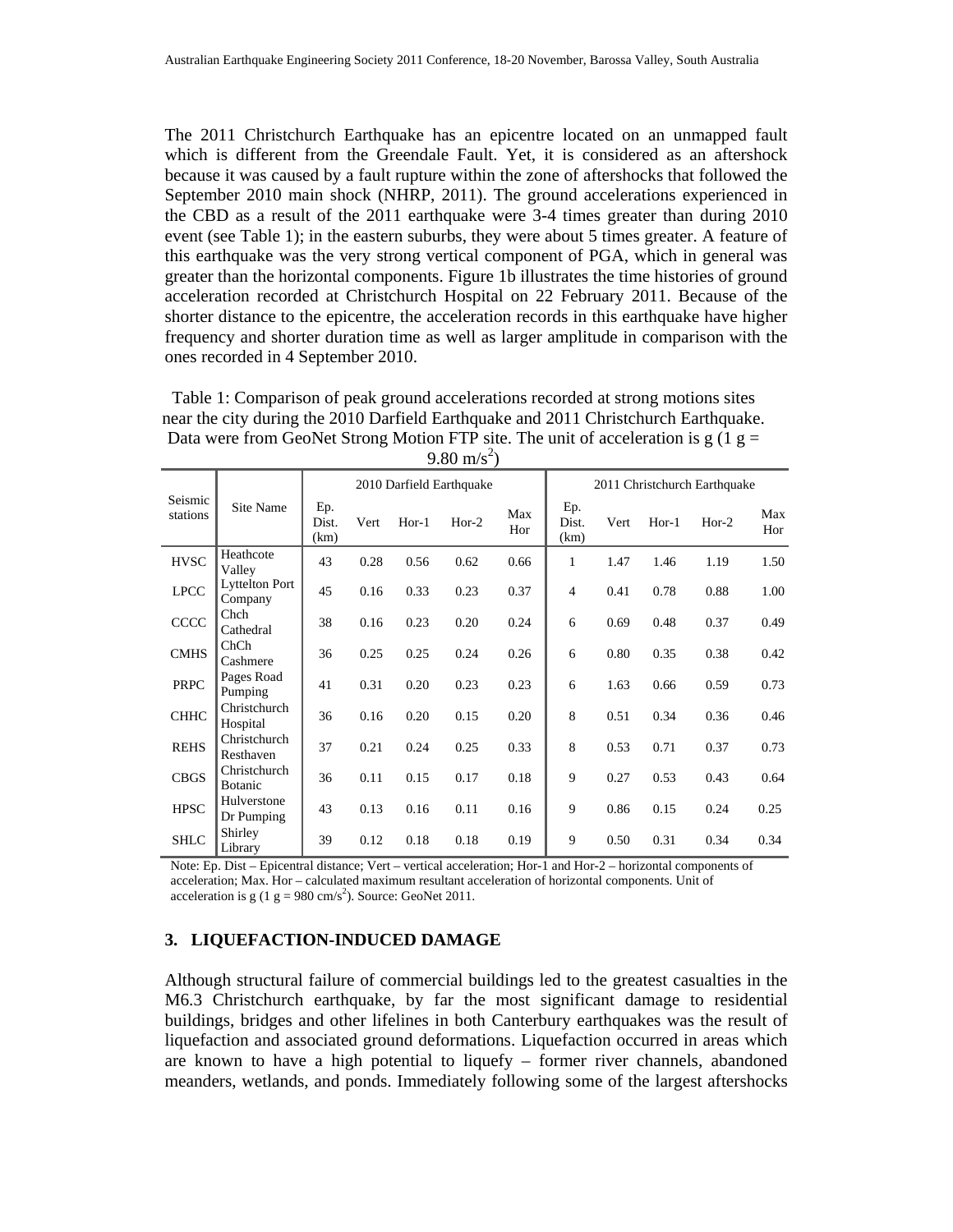

Figure 2: Damage to a residential house due to liquefaction in Seabreeze Close, Bexley: (a) 2010 earthquake; and (b) 2011 earthquake.

from the M7.1 earthquake, liquefaction re-occurred in some of these areas. During the M6.3 earthquake, liquefaction was more widespread and vents continued to surge during the aftershocks immediately after the event. The impact of sand boils and cracks caused by lateral spreading was that parts of the suburbs were inundated with sand and silt – in places there were layers of ejected soil that was many tens of centimetres thick.

Following both earthquakes, liquefaction and lateral spreading were extensive in areas adjacent to Avon River, which follows a meandering course through Christchurch from its source in the west through the CBD, then towards the east, and finally flowing through to the Pacific Ocean via the Avon-Heathcote Eastuary. It is worthy to note that while major liquefied sites in the September 2010 earthquake were concentrated along Avon River, liquefaction was observed in the 2011 earthquake across a wider area, i.e., not only in the eastern suburbs but in the north and in the CBD as well. The southern portion of the Bexley suburb, which was reclaimed in the late 1990s, suffered extensive damage due to the liquefaction of the loose uncompacted fill which resulted in ground settlement and lateral spreading. Ejected sands filled up the whole neighbourhood in the 2010 earthquake, as thick as 30 cm in some areas (Figure 2a). Following the 2011 earthquake, Bexley was again one of the worst hit areas in terms of liquefaction-induced damage. Massive amounts of sand were again ejected and deposited around houses (Figure 2b). The massive sand boils ejected from underground caused differential ground settlements, resulting in tilting of many houses. More detailed comparison of soil liquefaction observed in both events is presented by Orense et al. (2011).

Following the September 2010 earthquake, the NZ-GEER-JGS Reconnaissance team conducted Swedish Weight Sounding (SWS) tests at numerous locations affected by liquefaction. SWS is a simple manually operated penetration test under a dead-load of 100 kg in which the number of half-rotations required for a 25 cm penetration of a rod (screw point) is recorded. One of the advantages of the SWS test is the ability to perform the test within a confined space in backyards of residential properties. Typical results of SWS tests conducted at two locations in Dallington and Avonside, expressed in terms of the number of half-rotations per metre,  $N_{SW}$ , are shown in Figure 3. The depth to the water table in these areas varied between 0.5m and 2.5m. It can be seen from the strength-depth profiles that in these areas, layers of about 5 m or thicker exist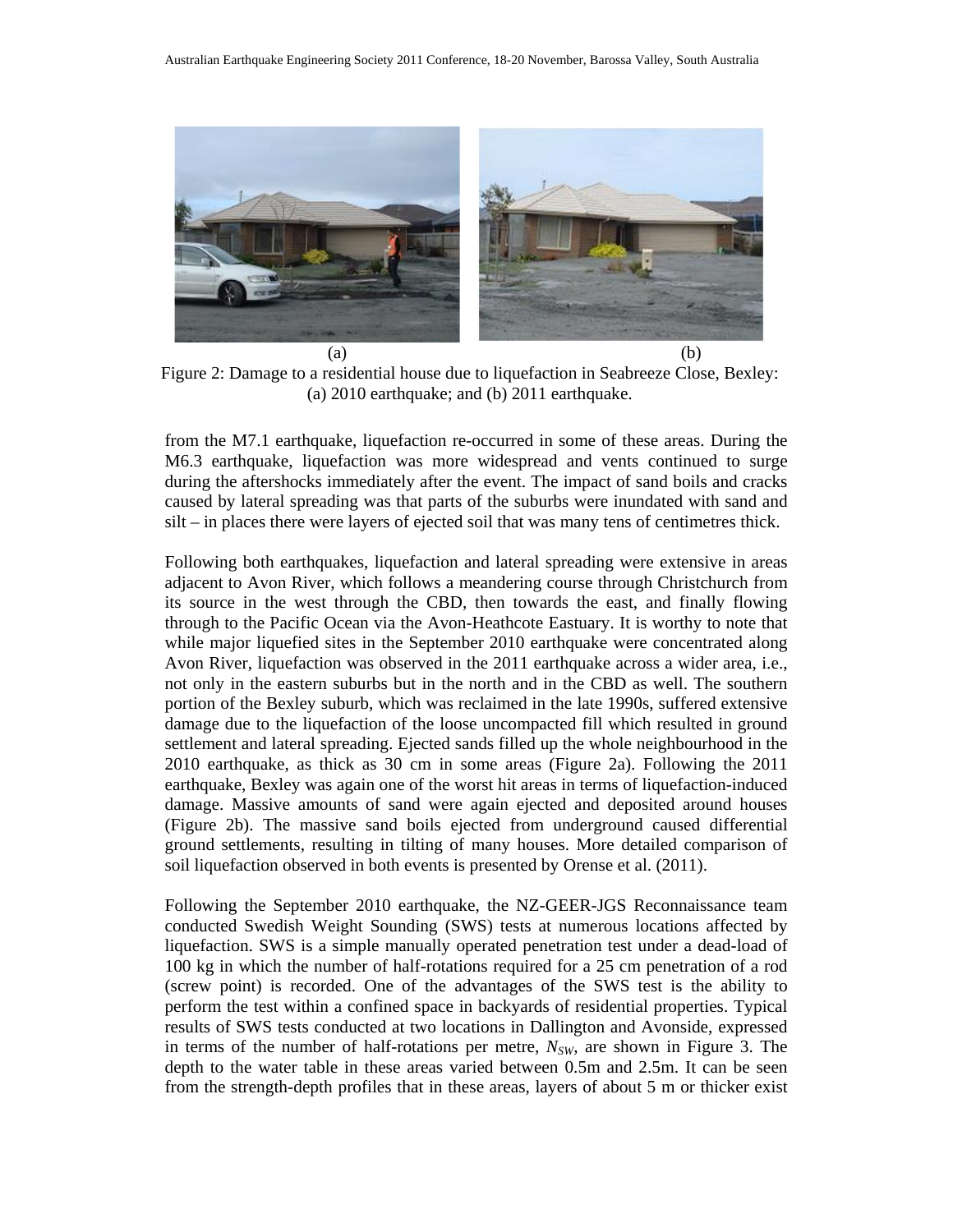

Figure 3: Post-event penetration resistance in Dallington and Avonside measured in SWS tests (after Cubrinovski and Orense, 2010).

with a high potential to liquefy (very loose silt/sand layer with  $N_{SW}$  value  $< 100$ ).

#### **4. PERFORMANCE OF BRIDGES**

The Christchurch region contains more than 800 road, rail, and pedestrian bridges. Most of these bridges are reinforced concrete, symmetric, and have small to moderate spans (15 - 25 m). Following the 2010 Darfield earthquake, reconnaissance inspections showed that in general, the performance of bridge foundations, abutments, and approach fills in the earthquake was satisfactory, as almost all bridges were serviceable after the event. Information from various authorities revealed that eight road bridges were out of service in the days following the earthquake, and five remained closed for at least 5 days. Except for one bridge with structural damage, these bridge closures were due to damage on the approaches to the bridge, e.g. liquefaction, lateral spreading, and settlement of approach fills. However, none of the road bridges were seriously damaged. The most significant road bridge damage observed was the 70 m - span Bridge Street bridge in South Brighton. The bridge was reportedly closed for about 10 days following the earthquake due to differential settlement at the east abutment. However, it became apparent that repair work was already underway (Figure 4a).



Figure 4: Typical damage to road bridges during the 2010 Darfield Earthquake: (a) Bridge Street bridge; and (b) Gayhurst Road bridge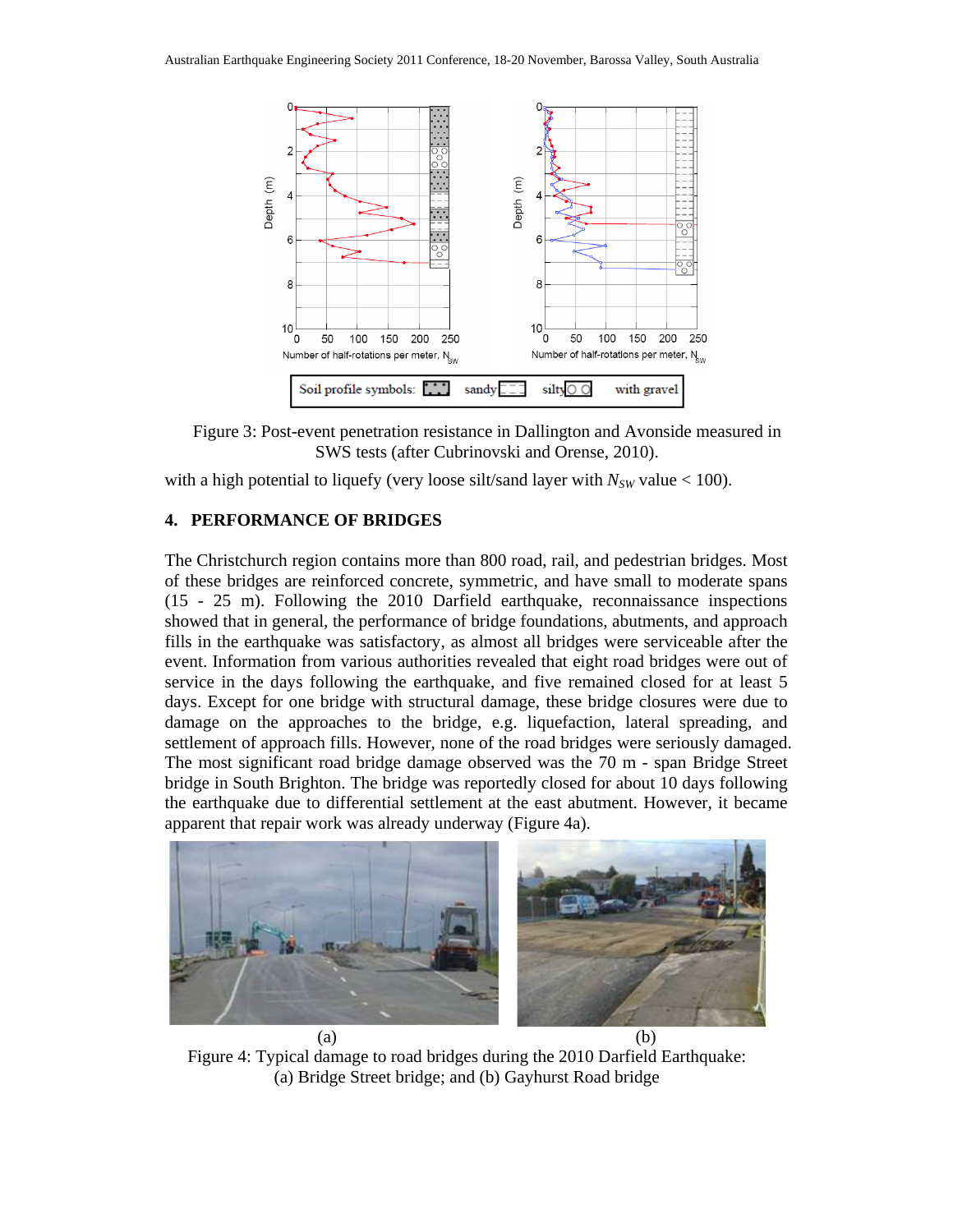



Another bridge that suffered some damage was the bridge along Gayhurst Road. This bridge is relatively short, about 30 m in length with simple spans. Following the earthquake, road cracks were observed on the approaches to the bridge. These cracks had been backfilled with aggregate (Figure 4b). Cracks had been formed in the retaining walls on both approaches, however, the bridge remained serviceable.

Although liquefaction was widespread in central and eastern Christchurch following the February 2011 Christchurch earthquake, only five bridges suffered major damage and about ten other bridges developed moderate damage. Most of the damage was caused by lateral spreading of river banks. Eleven of the 14 bridges inspected along Avon River within the CBD suffered only minor damage, such as minor lateral spreading, compression or slight slumping of approach material, and minor cracking in abutments. All bridges were single span and all were passable by recovery/emergency vehicles soon after the event. Figure 5a shows buckling of roadway pavement in Colombo Street bridge as a result of liquefaction-induced lateral spreading of the river banks. Sand boils were observed on the river bed of the Avon.

The bridge along Fitzgerald Avenue just outside the CBD suffered minor damage, with its northern pier tilting slightly due to lateral spreading (Fig. 5b). Several tens of meters away from the north approach, a 50 m section of the roadway collapsed into Avon River due to liquefaction.

The Bridge Street bridge, which was damaged during the 2010 earthquake, was damaged again in 2011 due to liquefaction. Cracks were observed on the bridge approach while the western pier tilted, again due to liquefaction-induced lateral spreading (Fig 6a). A similar phenomenon was noted in the vicinity of the Avondale Road bridge, with large ground cracks observed along the banks of the river, (Fig 6b).

Figure 7 shows the consequence of soil liquefaction on the ANZAC bridge and its surroundings due to the 2011 Christchurch earthquake. The extensive sand boil in the surroundings (Figure 7a), the fissures along the walkway beneath the bridge (Figure 7b)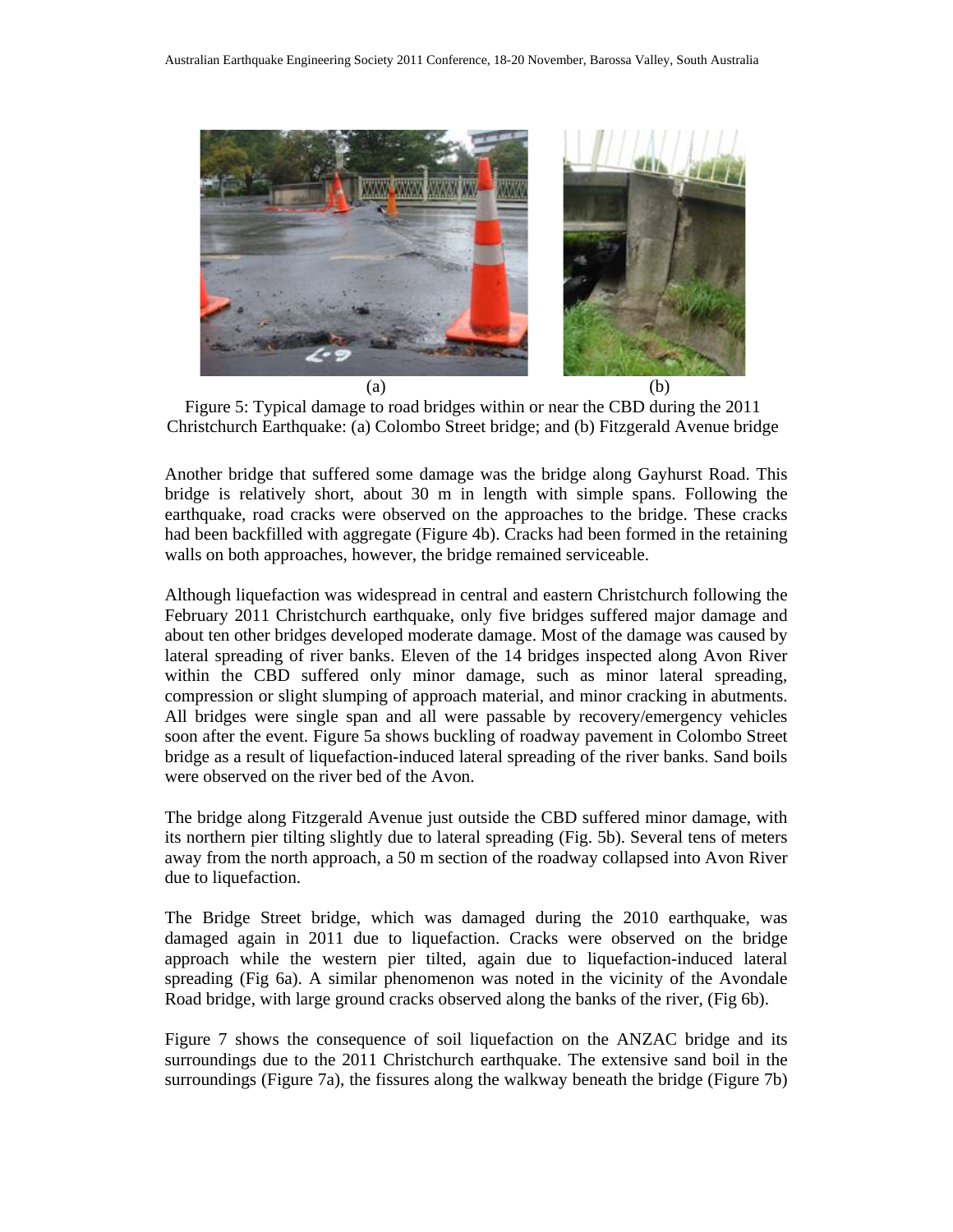

Figure 6: Typical damage to road bridges outside the CBD during the 2010 Darfield Earthquake: (a) Bridge Street bridge; and (b) Avondale Road bridge

and the large relative permanent ground settlement, e.g. more than 20 cm (Figure 7c), clearly indicate the soil effect on the bridge site. The damage to the abutment is displayed in Figure 7(d). The rotation of the abutment due to the lateral movement of the ground surface caused pounding-induced damage between the abutment and the bridge superstructure.









Figure 7: Damage to the ANZAC bridge and surroundings due to the 2011 Christchurch Earthquake: (a) sand boils on local site; (b) damage to walkway beneath the bridge; (c) relative ground movement around a manhole next to the bridge; and (d) damage to bridge abutment.